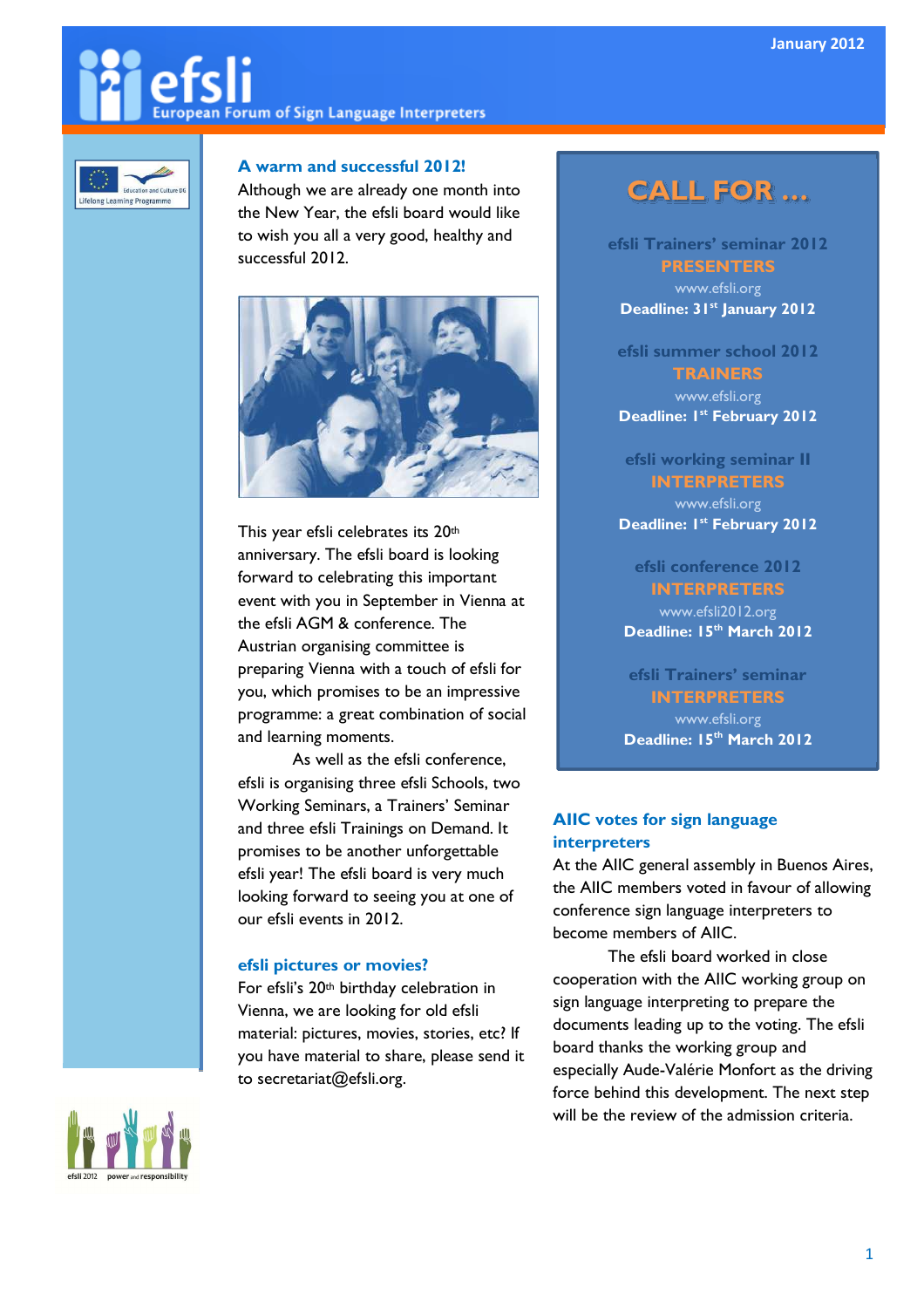### **European Forum of Sign Language Interpreters**



#### FEB 2012

3rd & 4th International conference of Czech court interbreters Prague

4th EULITA AGM Prague

3rd & 4th, 5th & 6th AIIC Training of Trainers, Rome

More details & events: www.efsli.org/ efsli/efslievents/ calendar.html

#### efsli working seminar II, Hamburg early bird registration: 17 February

Registration for the second efsli working seminar is now open! Please note the early bird registration deadline of 17th February: www.efsli.org. The seminar takes place on 26th & 27th March and will be hosted by the Institute for German Sign Language and Communication of the Deaf, University of Hamburg. This is the followup seminar from November 2011. The seminar offers a keynote presentation, parallel workshops and as well as a research and network session.

#### efsli Spring school registration open early bird registration: 20<sup>th</sup> February

Sharon Neumann Solow is the trainer for the efsli spring school from 4th-6th May in Thessaloniki, Greece. The topic of the school is Interpreting in Legal Settings. Registration is on a 'first in first served' basis: www.efsli.org

#### efsli seminar Deaf interpreters

On 13th September 2012 efsli will host a special working seminar for Deaf interpreters in Vienna. The aim of the seminar is for experienced Deaf interpreters to discuss further the development of the profession for Deaf interpreters. The outcomes of the seminar will be used as a guideline for the steps that need be taken. The chairs of the seminar will be Christian Rathmann and Robert Adam. In February more information will become available.

#### EULITA AGM

On 4th February the general assembly of EULITA will take place in Prague. Maya de Wit, efsli president, who has been coopted to the EULITA board for the last two years, will then step down. The efsli board is happy to inform you that the

NBTG became the first full member of EULITA. Mirjam Stolk, NBTG board member, is proposed to be co-opted to the EULITA board.

**Application deadline 1 March!** 

**Attendance Fund** 

#### ILISSI – new efsli full member

The efsli board is very happy to welcome a new full member to efsli! The Sign Language Interpreter Association from the Italian speaking/signing part of Switzerland: Interpreti in Lingua Italiana dei Segni della Svizzera (ILISSI).

#### efsli Training in Vienna



Marinella Salami, head of the efsli Training Department, opening the efsli Training on Demand in Vienna

12 SL interpreters, both Deaf and hearing, took part in the efsli training on demand in Vienna from  $13<sup>th</sup>$  to  $15<sup>th</sup>$  Jan. The training, led by Juli af Klintberg – an experienced Deaf trainer and SL interpreter herself from Sweden – focused on strategies and best practices for Deaf and hearing interpreters working in a team. The training was so successful that our Austrian colleagues are planning further meetings and workshops. Our sincere thanks to ÖGSDV and Elke Schaumberger for their great host and organisation of the event!

#### efsli board meeting

On  $13<sup>th</sup> - 15<sup>th</sup>$  January, the efsli board met in Vienna for their biannual board meeting and had a chance to see the conference